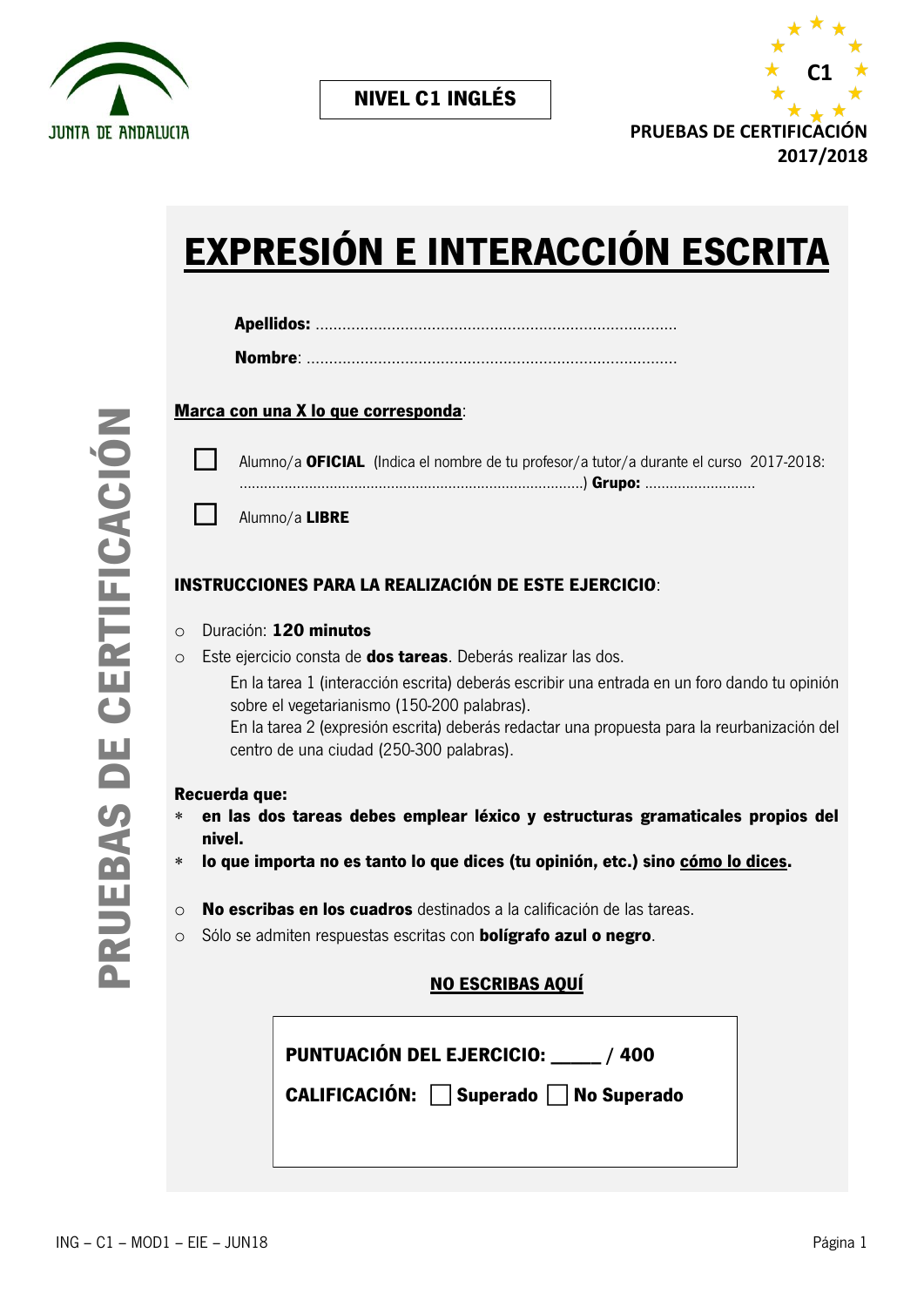

**NIVEL C1 INGLÉS**



# **TAREA 1: INTERACCIÓN ESCRITA**

**PUNTUACIÓN: 100 X 2 = 200**

### **While surfing the web, you find this article from an online newspaper:**

# Should everyone become vegetarian?

With ethical diets on the increase among people, we want to know about what you eat and why it matters politically

# **[Abby Young-Powell](https://www.theguardian.com/profile/abby-young-powell) and [Natalie Gil](https://www.theguardian.com/profile/natalie-gil)**

Monday 4 June 2018 10.25 BST

In our "Virgin vegan" series, we listen to what people and first-time voters have to say about the issues that matter most to them. With increasing numbers of citizens supporting the Green party and environmental causes, we want to ask you about your attitude towards meat. Is the consumption of meat sustainable in the long-term? Is it healthy? Should governments pass laws enforcing meat consumption regulations?

Mawy Murray wrote on June 4, 2018 1.26 BST **'Everyone should cut down on meat – western meat-eating levels are unsustainable'**

*I'm 19 and a philosophy student at University College London (UCL). I am a vegan and my decision was an ethical one*. I wanted to avoid killing animals just because I wanted – rather than needed – to eat them. I moved from being vegetarian to vegan as I realised that vegetarianism does little in terms of animal rights - people tend to up their dairy intake as vegetarians, and the dairy industry is filled with cruelty. It's hard to justify the meat and dairy industries as they currently stand, because the animals are treated badly, and unless you have the money, it's hard to obtain ethically sourced meat. Everyone should cut down on their meat consumption, as current western meat-eating levels are at an unsustainable level. Adapted from: *https://www.theguardian.com/education/2015/apr/10/should-everyone-become-vegetarian*

#### **Post your reply (150-200 words) answering the questions and replying to Mawy.**

**Your answer here:**